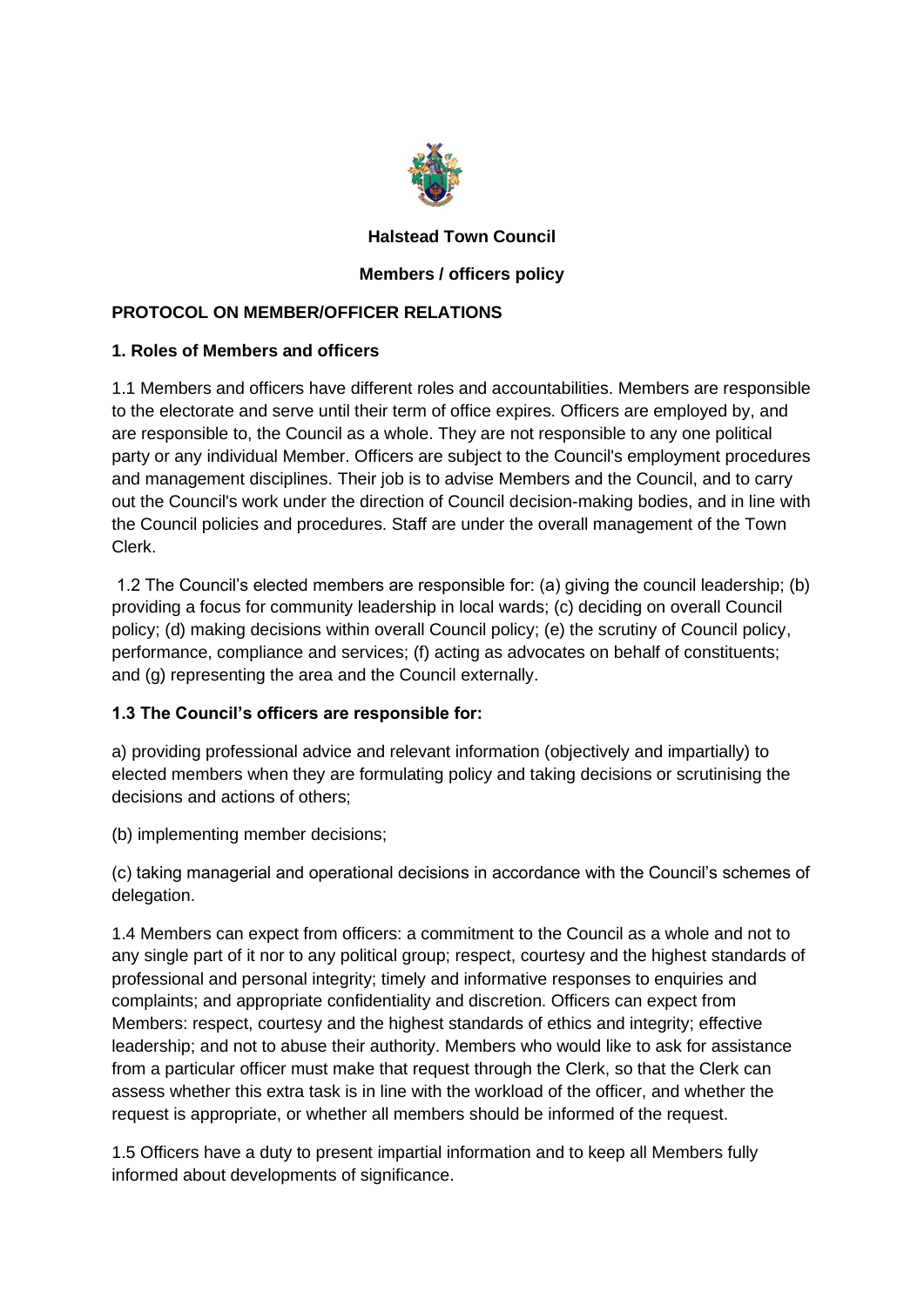Care must be taken by both officers and Members to ensure that officers' political impartiality is not compromised. Members of the Leadership Team (Chairman and Vice-Chairman) must take special care to avoid and to be seen to avoid placing pressure on officers to act other than in an impartial way. This is particularly important given their additional responsibilities and decision-making powers.

1.6 Appointments of all officers are made by a Staff Advisory Committee made up of Members, with the Town Clerk.

1.7 The Town Clerk has regular informal meetings with the Chairman and Vice-Chairman. This forum gives preliminary consideration to forthcoming policy issues and agenda but is precluded by law from taking key decisions, and does not confer any special powers or management role on the Chairman and Vice-Chairman.

1.8 Officer advice and analysis will be made available to minority parties.

1.9 Officers will give advice and information to any Member or group of Members.

#### 2**. The decision-making process**

2.1 Decisions such as the setting of the Council tax can only be made by full Council. Decisions by party political groups are not Council decisions and should not be presented as such to the public and press. Representations to a political group by interested parties on any matter for Council decision are not representations made to the Council.

3. **Reports to Council** are prepared by officers and contain advice to Members. If Members decide not to follow that advice, the correct course is for Members to do so in a formal meeting and for the meeting to decide upon an alternative course of action. Officers must give full and impartial advice and should not exclude options if these are valid alternatives on the assumption that they may be unpalatable to one political group. There is nothing improper in reports being subsequently amended by an officer if preliminary consideration discloses that key issues have not been adequately explained or that relevant options have not been properly addressed.

3.1 Members cannot instruct an officer not to present a report if the officer considers it proper to do so. If the report is not regarded as appropriate by Council, the remedy is for Council to not agree its recommendations.

3.2 Any member of any party may submit an item for the agenda.

# 4.**Working relationships**

4.1 There must be mutual respect between Members and officers. Officers cannot respond to public comment from Members. This means that Members must take care about public comment about individual officers and not seek to undermine their position by personal criticism, rudeness, abuse or ridicule. This does not prevent Members from criticising the reports, actions and work of an officer. But the manner of such criticism should have regard to this guidance. Members must treat those officers courteously.

4.2 Regular contact between Members and officers is necessary to ensure the efficient working of the Council. Members and officers should have regard to and respect for their